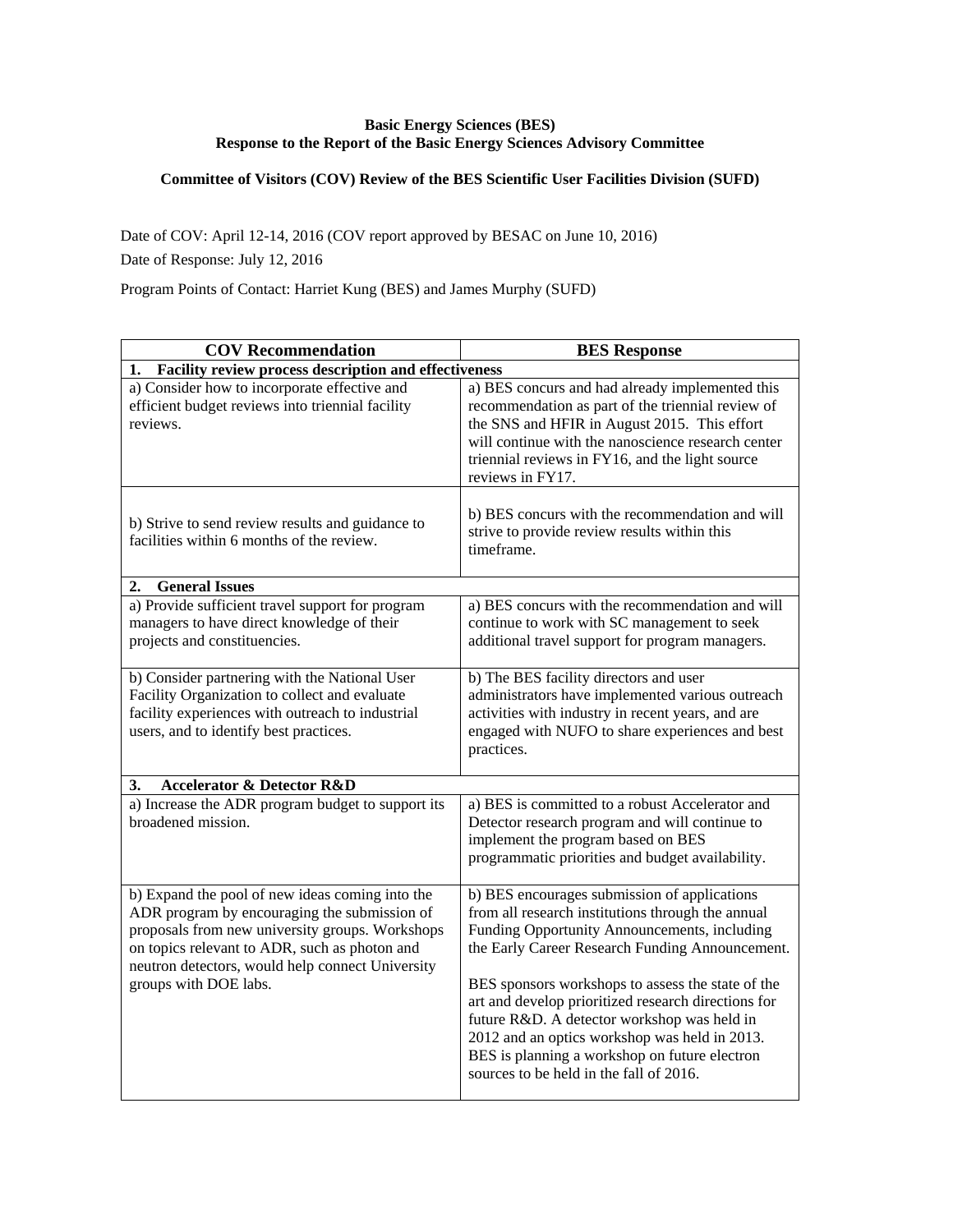| c) Formalize the whitepaper submission process in                                            | c) BES concurs with this recommendation and will                                               |
|----------------------------------------------------------------------------------------------|------------------------------------------------------------------------------------------------|
| the FOA for ADR, such that whitepapers with a                                                | use PAMs for tracking the whitepaper statistics.                                               |
| well-defined format are submitted through, and                                               |                                                                                                |
| recorded in, PAMS.                                                                           |                                                                                                |
| d) Expand the ADR program scope to include                                                   | d) The ADR program funds research in support of                                                |
| longer term R&D projects specific to light sources                                           | light and neutron sources. BES will continue to                                                |
| that cannot be supported by HEP's General                                                    | support longer-term investments as appropriate, as                                             |
| Accelerator R&D program.                                                                     | exemplified by recent support for compact Laser-                                               |
|                                                                                              | Plasma-Accelerator-driven free-electron laser.                                                 |
| <b>Light Sources</b><br>4.                                                                   |                                                                                                |
| a) Continue to pay attention to the issues of beam                                           | a) BES recognizes the importance of beamline staff                                             |
| line staff development, career path and workload as                                          | career development and workload balance. This                                                  |
| part of the facility review process, particularly                                            | issue will continue to be an important part of the                                             |
| beam line staffing levels.                                                                   | triennial facility operation reviews.                                                          |
| b) Modify the facility triennial review process to                                           | b) BES concurs with the recommendation and will                                                |
| explicitly include benchmarking against                                                      | include this assessment as part of the prepared                                                |
| international peer facilities.                                                               | materials for the triennial facility operation                                                 |
|                                                                                              | reviews.                                                                                       |
| c) Continue to evaluate the optimal balance                                                  | c) BES concurs with the recommendation and will                                                |
| between a rigorous and useful review process and                                             | continue refine the facility review process.                                                   |
| the considerable time demands on facility staff                                              |                                                                                                |
| required to support it.                                                                      |                                                                                                |
| d) Keep a written record of questions, answers and                                           | d) BES concurs with the recommendation and will                                                |
| action items associated with monthly                                                         | keep written notes for light source facility                                                   |
| teleconferences with facility directors.<br><b>Nanoscale Science Research Centers</b>        | operation conference calls.                                                                    |
| 5.                                                                                           |                                                                                                |
| a) Explore ways to enhance the visibility of the                                             | a) The NSRCs have achieved some visibility at                                                  |
| NSRCs – particularly their uniqueness for nano<br>research – both within and outside of DOE. | forums such as NUFO, displays at Congressional<br>events, and booths and symposia at technical |
|                                                                                              | conferences. BES will continue to support the                                                  |
|                                                                                              | NSRCs outreach efforts to enhance their visibility.                                            |
| b) Keep the NSRC's competitive and cutting-edge                                              | b) BES is committed to support the NSRCs to                                                    |
| by pursuing means to significantly enhance the                                               | maintain their competitive status.                                                             |
| NSRC capital budget.                                                                         |                                                                                                |
| c) Continue development of the NSRC Portal,                                                  | c) BES concurs with the recommendation and will                                                |
| including clear descriptions of the unique                                                   | share this recommendation with the NSRCs for                                                   |
| advantages of the NSRCs for research in nano and                                             | implementation. The goal will be to make the                                                   |
| micro science.                                                                               | portal a more effective way for prospective users to                                           |
|                                                                                              | obtain information on available capabilities and                                               |
|                                                                                              | make contacts with appropriate NSRC staff.                                                     |
| <b>Neutron Scattering Facilities</b><br>6.                                                   |                                                                                                |
| a) Join with other agencies, such as DOC, NSF,                                               | a) BES is open to participating in such an activity.                                           |
| and NIH, in assessing the current status and future                                          |                                                                                                |
| directions for neutron science in the U.S., which                                            |                                                                                                |
| would include neutron measurement capacity and                                               |                                                                                                |
| capabilities needed to enhance the international                                             |                                                                                                |
| competitiveness of the U.S. scientific community.                                            |                                                                                                |
| b) Be mindful of how the termination of support                                              | b) BES is mindful of the needs of the neutron                                                  |
| for general-user programs can affect the national                                            | scattering scientific community. The completion                                                |
| neutron scattering scientific user community and                                             | of new instruments at the SNS via the SING and                                                 |
| scientific productivity.                                                                     | SING-II projects along with potential additional                                               |
|                                                                                              | instruments at the SNS and the HFIR will address                                               |
|                                                                                              | the national needs.                                                                            |
| c) Make it a priority to recover, at other BES user                                          | c) BES is concerned with maintaining the                                                       |
| facilities, the unique experimental capabilities that                                        | capabilities that were initially lost by the closure of                                        |